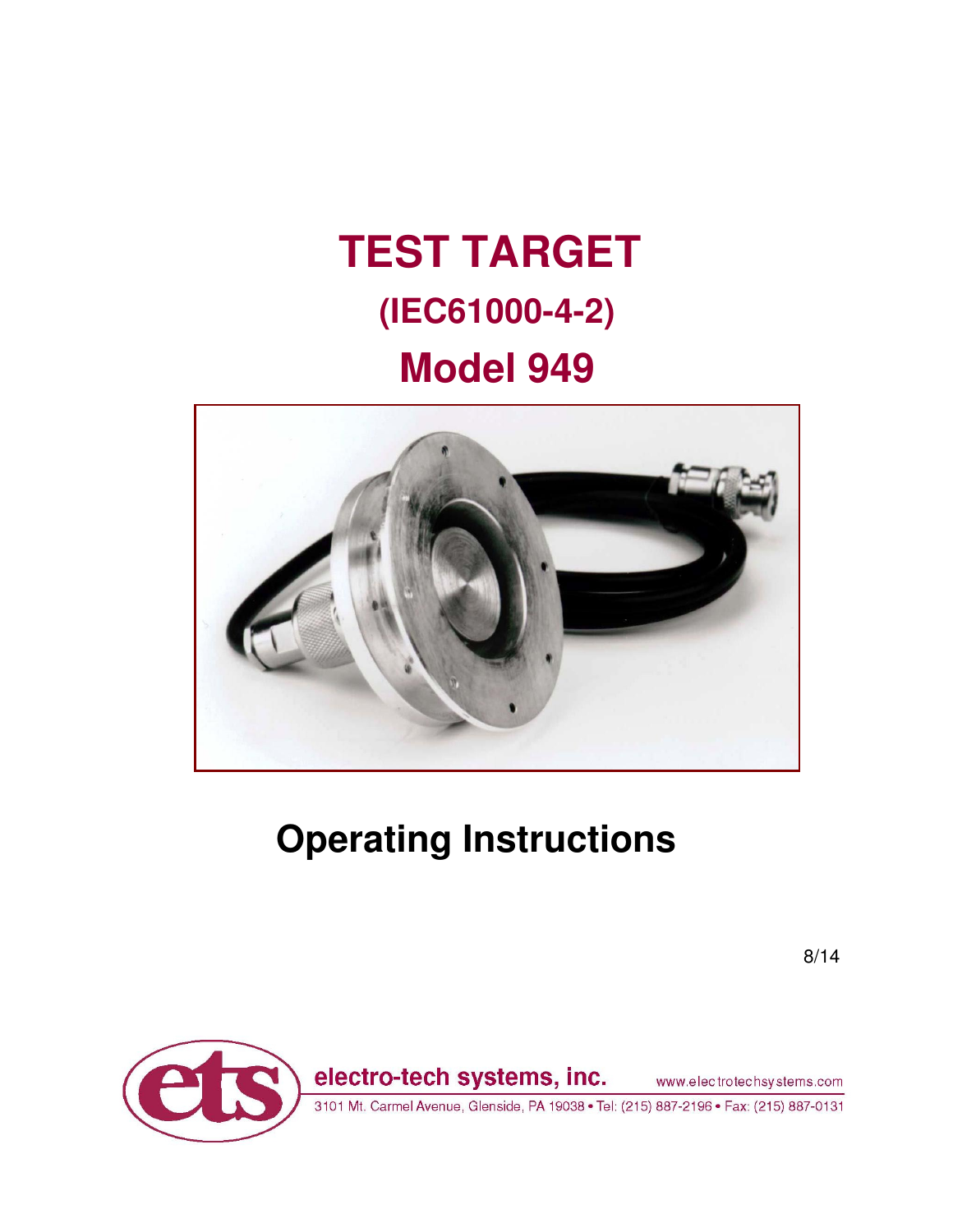## **1.0 DESCRIPTION**

The Model 949 Test Target is a current transducer that measures the discharge current waveform of an ESD pulse from an electrostatic discharge simulator. The Model 949 is made in accordance with the design specified in IEC61000-4-2. It has a relatively flat frequency response out to 2.5 GHz. The transconductance is 1.0 Amp/Volt into a 50-Ohm load. The Model 949 is fabricated from silver-plated brass to provide very low surface resistance. The electrical schematic is shown in Figure 1.0-1.



Figure 1.0-1: Test Target schematic

IEC 61000-4-2 specifies that the Test Target be mounted in the center of a 60x60" (1.5x1.5m) x 0.062" (3mm) plate. To meet the ESD simulator waveform specified, the simulator should be located approximately 39" (1m) from the Test Target and be connected by a 78" (2m) ground cable. An oscilloscope having a single shot bandwidth of 1 GHz and at least a 2GS/sec sampling rate is required.

For measuring HBM waveforms as specified in Mil Std 883C, Method 3015.7 (also ANSI/ESDA STM 5.1 and JEDEC 114 specifications) the HBM output and ground cables should be as short as practical.

For measuring MM waveforms as specified in ESDA STM5.2 the MM output and ground cables also should be as short as possible.

For measuring MMM (Human Metal Model) as specified in IEC 61000-4-2 the output is specified at the conical tip (if a wire connection is used the output cable should be as short as possible) and the ground lead should be 78" (2m) in length.

### **2.0 INSTALLATION**

The Model 949 is available in the following three installation configurations:

#### **2.1 IEC 61000-4-2**

The specified installation of the Model 949 Test Target in IEC 61000-4-2 consists of mounting it in the center of a 60x60" (1.5x1.5m) plate **that is supplied** by the user.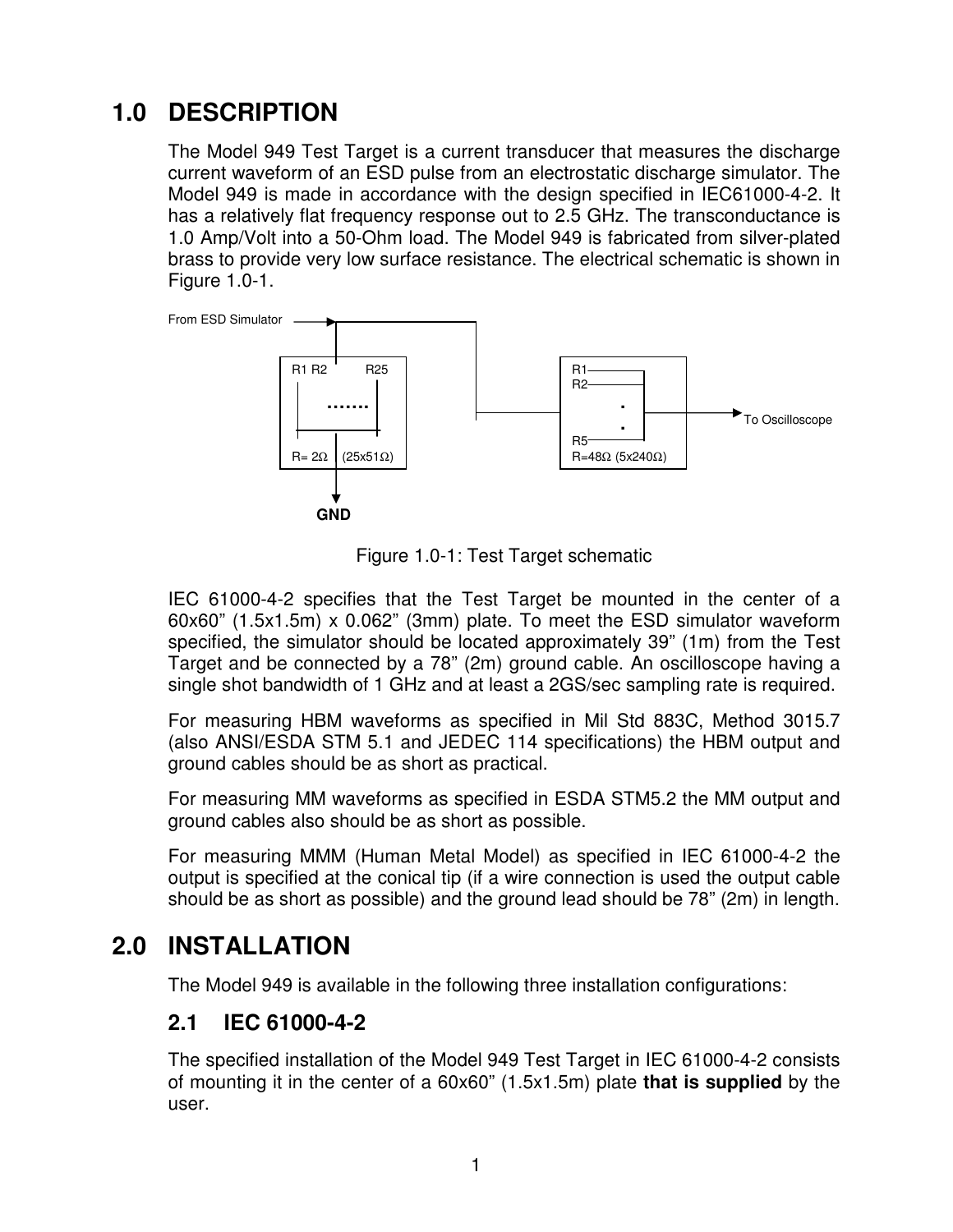Drill a 1.5" (38mm) hole in the center of the plate and eight (8) 0.156" (4mm) mounting holes equidistant around the circumference of 2.36" (60mm). Install the Test Target from the rear using the 8, #6-32 screws and lock-washers supplied.



Figure 2.0-1: Ground Plane installation

This is the configuration specified to certify the HMM waveform.

### **2.2 Stand-alone**

The Model 949 can also be installed on other types of surfaces or even be used alone, but the waveform characteristics specified for the 150pf/330 $\Omega$  and other similar IEC style networks (Resistor and Capacitor in series before the discharge relay closure.) may not be met. HBM and MM waveforms may not require the large plate.

#### **2.3 Compact Ground Plane**

The Test target is also available already mounted to a compact ground plane shown in Figure 2.0-2. This configuration results in a HMM discharge waveform similar to that obtained with the large ground plane as shown in Figure 2.0-3. It is more user-friendly and can be easily placed on a surface along with the ESD Simulator and oscilloscope.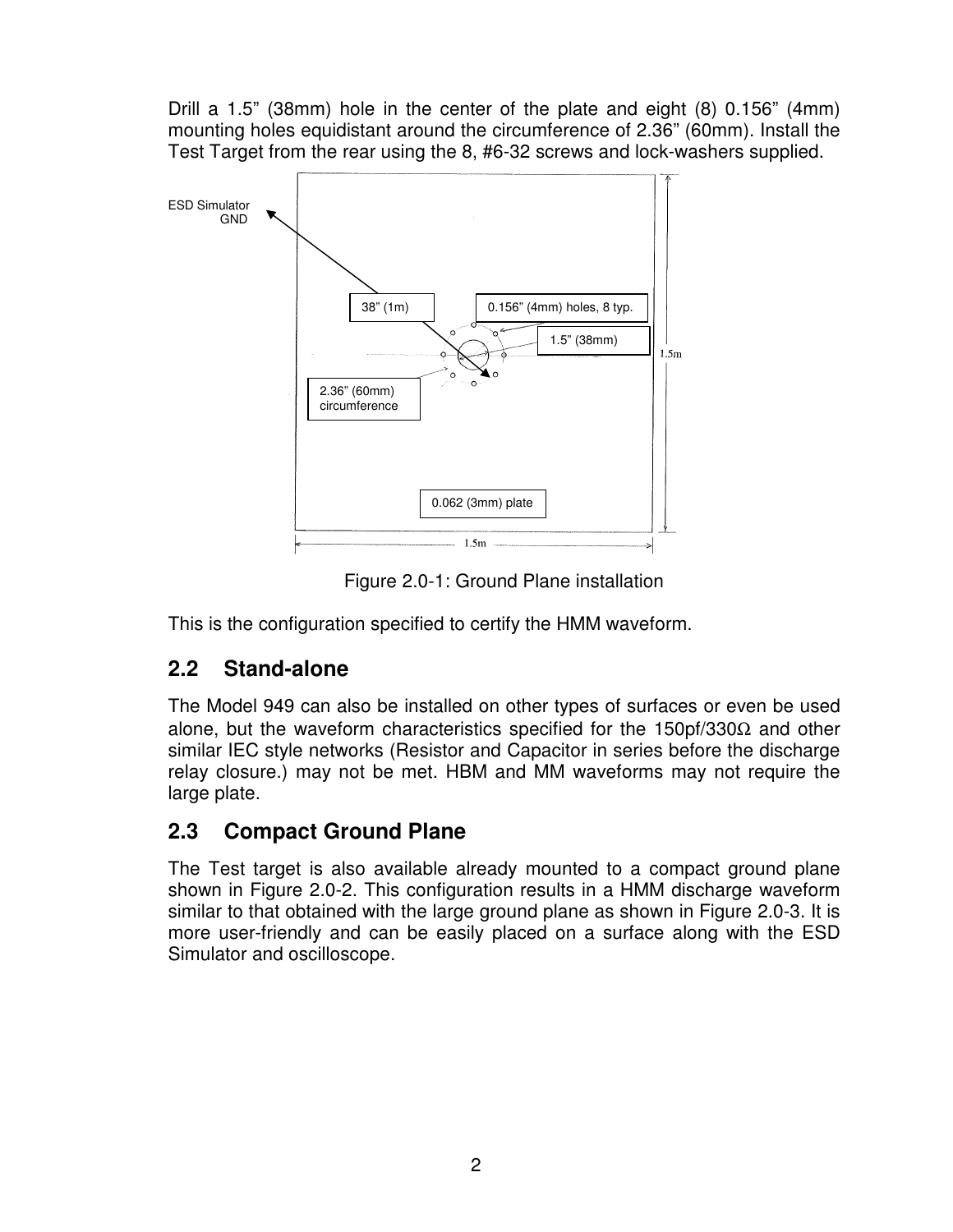

Figure 2.0-2: Compact Ground Plane Assembly



Figure2.0-3: Full vs Compact Gnd Plane IEC Waveforms

### **2.4 Mounted to the ETS Firing Test Box**

The Model 949 is available installed onto the ETS Model 931-FTB Firing Test Box (used with the ETS Model 931 Firing Test System and Model 930-FTS) as shown in Figure 2.0-3. The input side is protected by a Delrin blast shield to protect the face from the DUT being initiated. This allows calibration of the ESD Simulator in the actual test configuration.



Figure 2.0-3: Installation onto Firing Test Box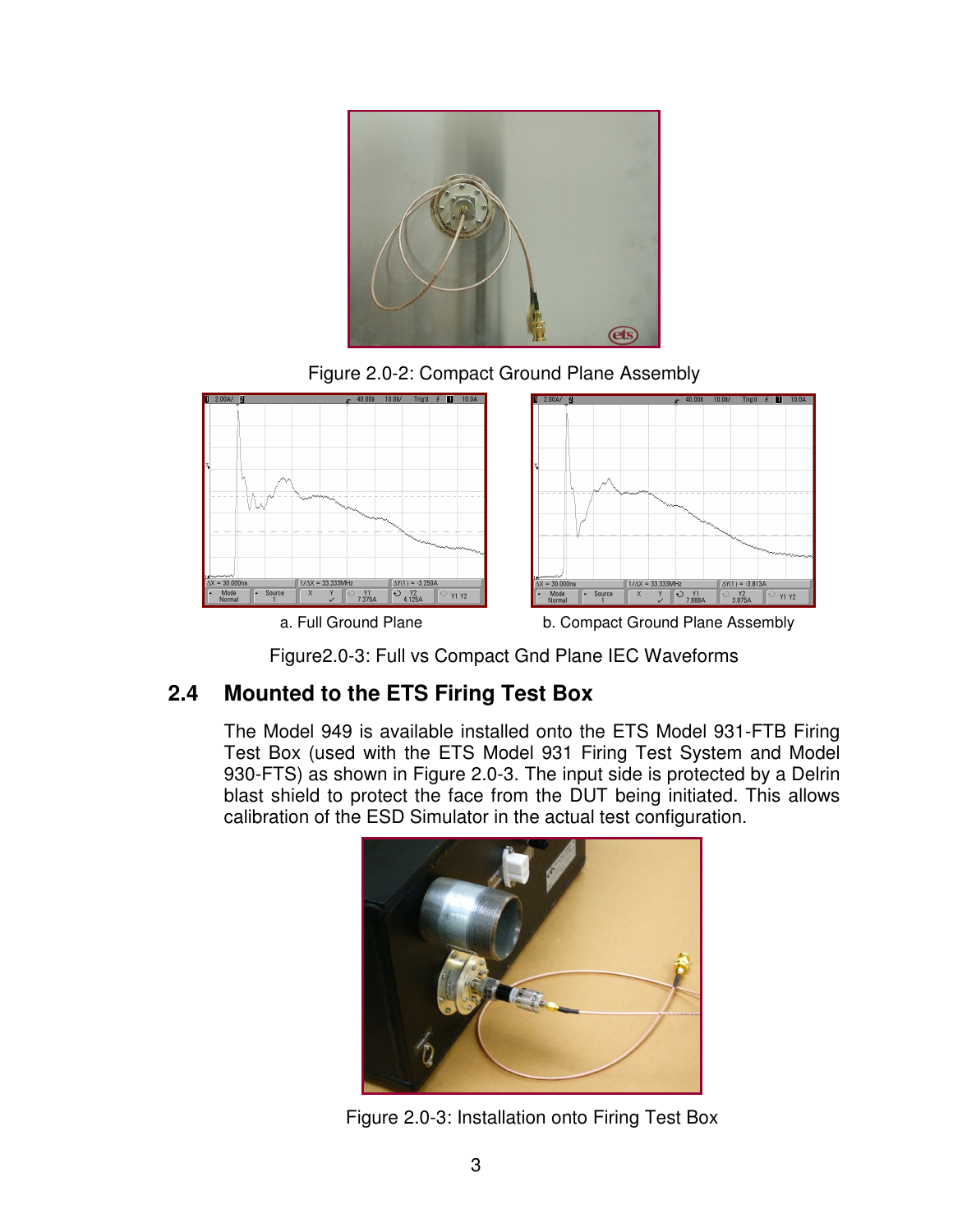## **3.0 OPERATION**

Connect one end of the 3' (1m) male N-connector to BNC cable to the mating Nconnector on the Test Target. Connect the BNC connector to the oscilloscope. If the scope has a 50-Ohm input, select 50Ω. Otherwise, connect a 50Ω terminator between the cable BNC and scope input. **If an attenuator is used, place it between the cable and 50**Ω **terminator.** Connect the 78" (2m) ground return cable from the ESD simulator 39" (1m) from the center of the Test Target as shown in Figure 2.0-1 above. This must be the cable used to perform the actual testing. It should be arranged to form a large a loop possible away from the ground plane. Figure 3.0-1 is a functional block diagram of the calibration set-up.



Figure 3.0-1: Calibration set-up functional block diagram

The center discharge disc of the Model 949 has a 6-32 tapped hole. This enables the user to use it as touch point for the output probe of the ESD simulator or to attach a banana jack so that a cable output from the ESD simulator having a banana plug or a clip lead can be connected directly to the Test Target.

#### **NOTE:**

#### **The thread of the banana jack must be cut to no longer than 1/8" (3mm) so as not to damage the internal resistor network. Failure to follow this precaution will void the Test Target warranty.**

Initiate a discharge and observe the resulting waveform on the oscilloscope.

When checking the calibration of the ESD simulator for compliance with IEC 61000-4-2 the resulting waveform should look like the waveform shown in Figure 3.0-1a. When checking for compliance with Mil Std 883C, Method 3015.7, Notice 8 the waveform should look like that shown in Figure 3.0-1b.